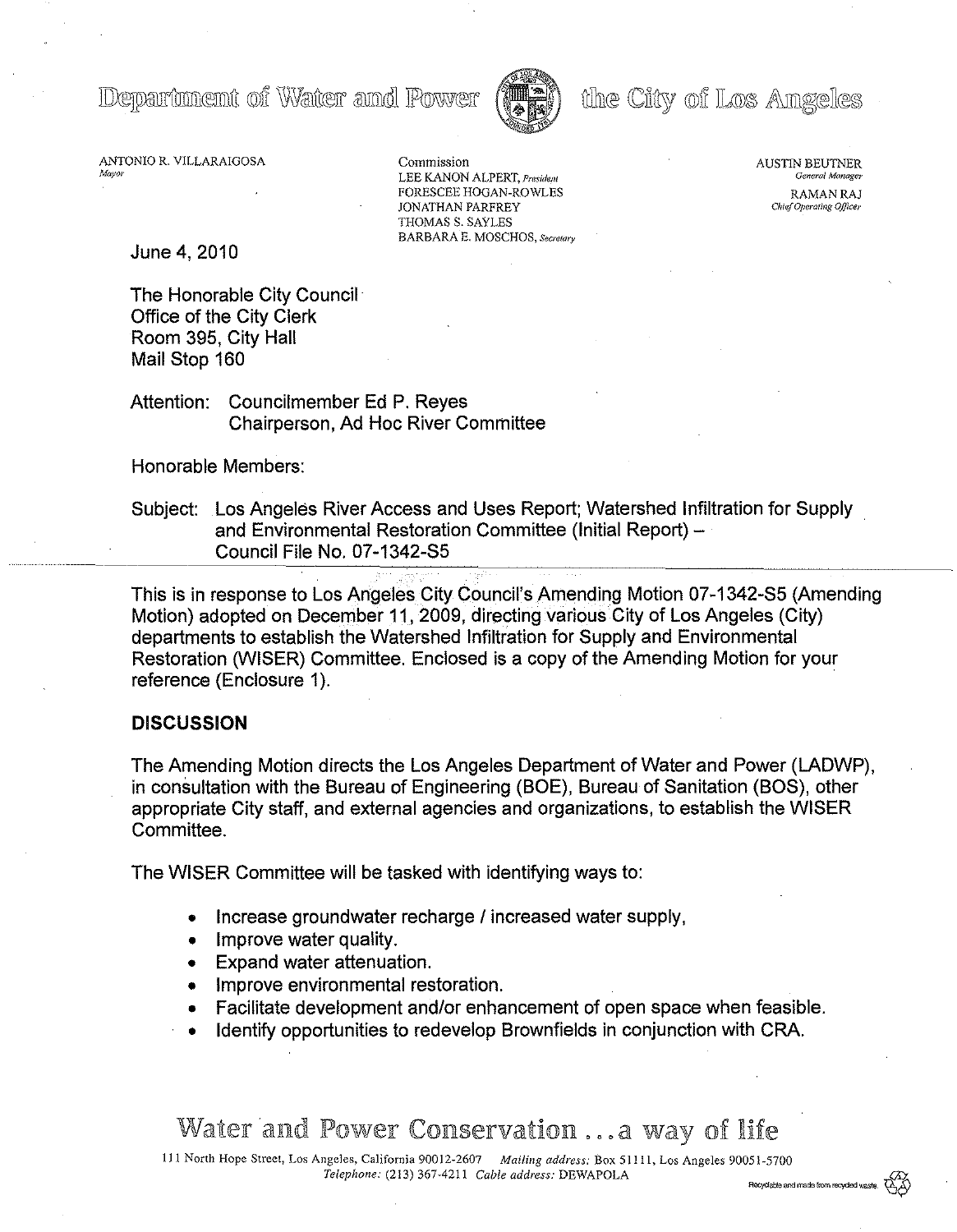The Honorable City Council Page 2 June 4,2010

In an effort to update the Ad Hoc River Committee, the WISER Committee will be providing regular progress reports. Enclosed is the initial report describing current and future WISER activities (Enclosure 2) and an Action Items List (Enclosure 3).

If you have any questions or if further information is required, please contact me at (213) 367-1338, or have a member of your staff contact Ms. Winifred J. Yancy, Manager, Govemment and Neighborhood Relations, at (213) 367-0025.

Sincerely,

mencion \~ *I ~\ ~ V*Au ln Beutner

General Manage

#### TME/AC:lsf

**Enclosures** 

,-"-------"---"----"-"-"

*c/enc:* Councilmember Tom LaBonge, Vice-Chair, Ad Hoc River Committee Councilmember Jose Huizar, Member, Ad Hoc River Committee Ms. Maria Espinoza, Legislative Assistant, Ad Hoc River Committee Mr. Miguel A. Santana, City Administrative Officer Mr. Gerry F, Miller, Chief Legislative Analyst Commissioner Lee Kanon Alpert, President Commissioner Eric Holoman Commissioner Jonathan Parfrey Commissioner Thomas S. Sayles Ms. Winifred J. Yancy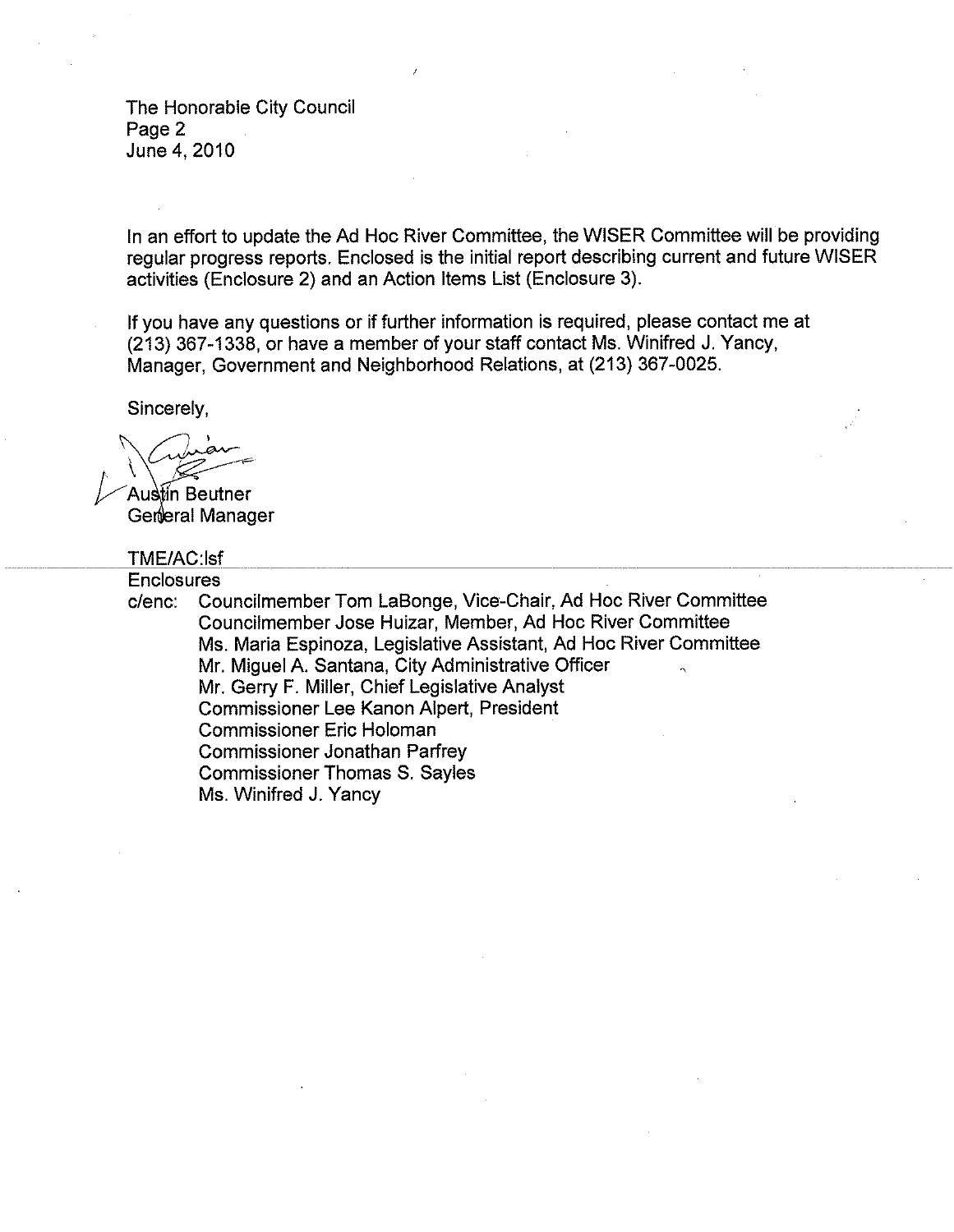**Enclosure 1**

, I ! -+

I,

# **JITY OF LOS ANGELES**

**CALIFORNIA**



KAREN E. KALFAYAN **Executive Officer**

HOLLY L. WOLCOTT

**Executive Officer ANTONIO R, V!LLARAtGOSA MAYOR**

**Office of the** CITY CLERK

**Council and Public Services Room 395, City Hal! Los Angeles, CA 90012 General** lntormatlcn- **(213) 978·1133 Fax: (213) 978·1040**

KONRAD CARTER **Acting Chief, Council and Public Services Division**

**WNW.cityclerk.lacity.Q[q**

December 16, 2009

To All Interested Parties:

City-Attorney-(w/-blue-slip)

The City Council adopted the action(s), as attached, under Council file

No. 07-1342-S5, at its meeting held December 11,2009.

and *Agnea* 

City Clerk bw

**An Equal Employment Opportunity - Affirmative Action Employer**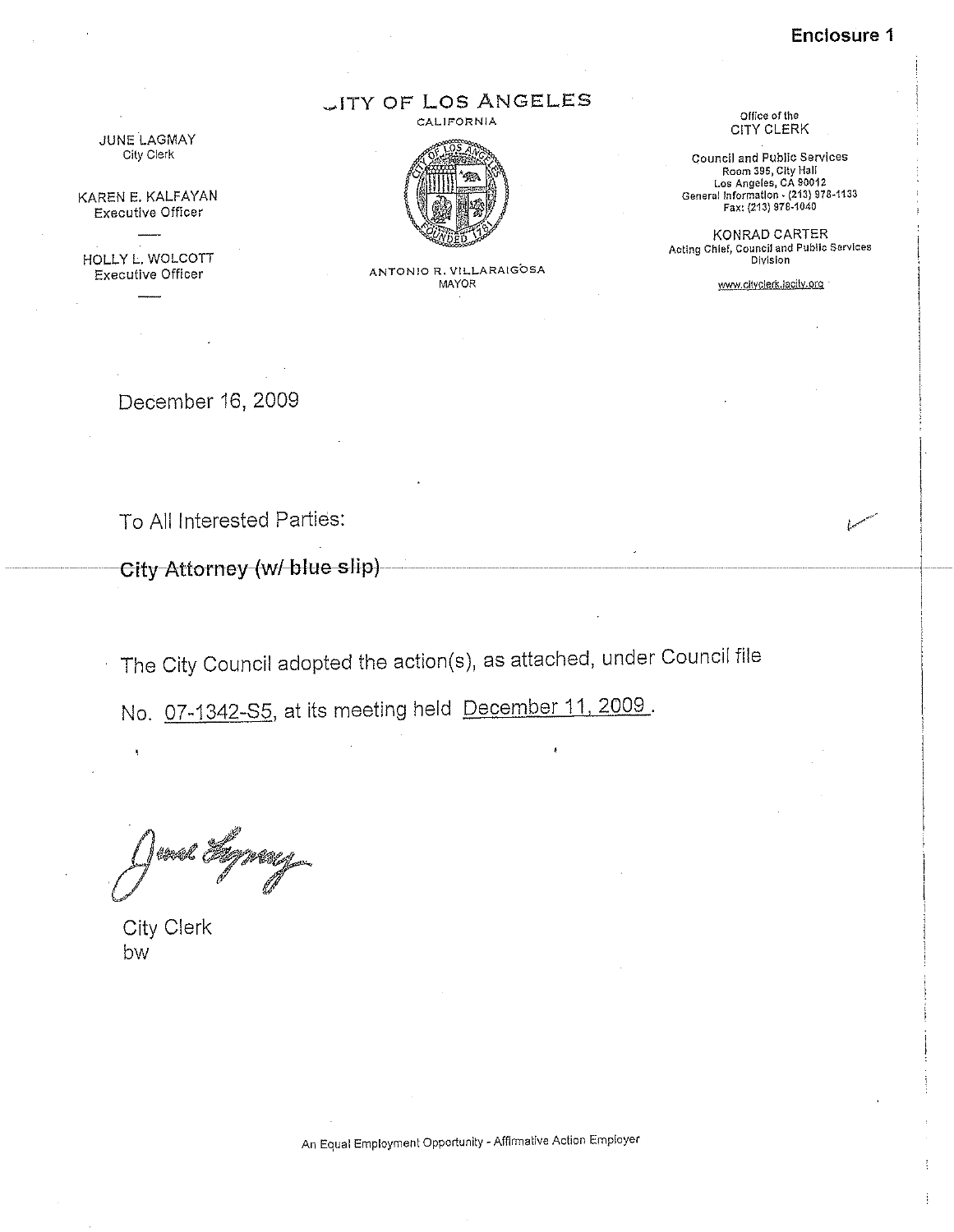#### COMMUNICATION

#### TO: LOS ANGELES CITY COUNCIL FILE NO. 07-1342-S5

,  $\Gamma$  $\bigcup$ l<br>l

#### FROM: COUNCILMEMBER EO P. REYES, CHAIR AD HOC RIVER COMMITTEE

COMMUNICATION FROM CHAIR, AD HOC RIVER COMMITTEE relative to Los Angeles River access and uses,

Recommendations for Council action, as initiated by Motion (Garcetti - Reyes - Greuel):

- 1. DIRECT the Los Angeles Police Department (LAPD) and the Los Angeles Fire Department (LAFD), in consultation with the General Services Department (GSD), external agencies, and local river organizations as appropriate, to determine the resources required to deploy the necessary River security personnel and associated equipment, assess enforcement practices, and make recommendations that would facilitate adequate oversight of public access to the 32 miles of the River within the City on a daily basis and report to the Ad Hoc River Committee within 90 days.
- DIRECT the Department of Recreation and Parks (RAP) to work with the Office of the Chief Legislative Analyst (CLA), the City Attorney's Office, risk management personnel, the LAPD and LAFD, and in consultation with external agencies and organizations as appropriate, to identify resources for maintenance,' maintenance personnel and associated equipment, existing barriers to public River access, including physical hazards and solutions to those in order to facilitate safe public access to all or portions of the 32-mile River corridor within the City and report to the Ad Hoc River Committee with a process and key projects to accomplish these goals within 90 days. 2 .
- 3. DIRECT the Los Angeles Department of Water and Power (LADWP), in consultation with appropriate City staff and external agencies and organizations, to establish the Watershed Infiltration for Supply and Environmental Restoration (WISER) committee of experts and task the committee with identifying ways to streamline River project guidance information, permitting processes, and regulatory compliance that will result in increased water supply benefits, better water quality and improved ecological health in the River corridor. Specific outcomes may include maps and guidelines designating areas within the River corridor and upstream in the River's watershed where certain projects may take place such as green streets, water attenuation, water quality, groundwater recharge, and brownfield redevelopment. Maps may also indicate the best areas for water-contact recreation versus non-water-contact recreation given water quality and flow concerns. A representative of the WISER committee will participate in the City Interdepartmental Task Force on the River and report to the City's Ad Hoc River Committee with its first report submitted in 90 days outlining a process and key projects to achieve these objectives.
- 4. DIRECT the CLA to work with the appropriate City departments and external agencies to make recommendations on the establishment of a River Opportunities for Wildlife, Ecology, and Recreation (ROWER) committee of experts and task them with identifying ways to streamline River project guidance information, river projects, codes, permitting processes, and regulatory compliance that will result in increased access, safety, biodiversity and improved ecological health in the River corridor and report to the Ad Hoc River Committee within 90 days.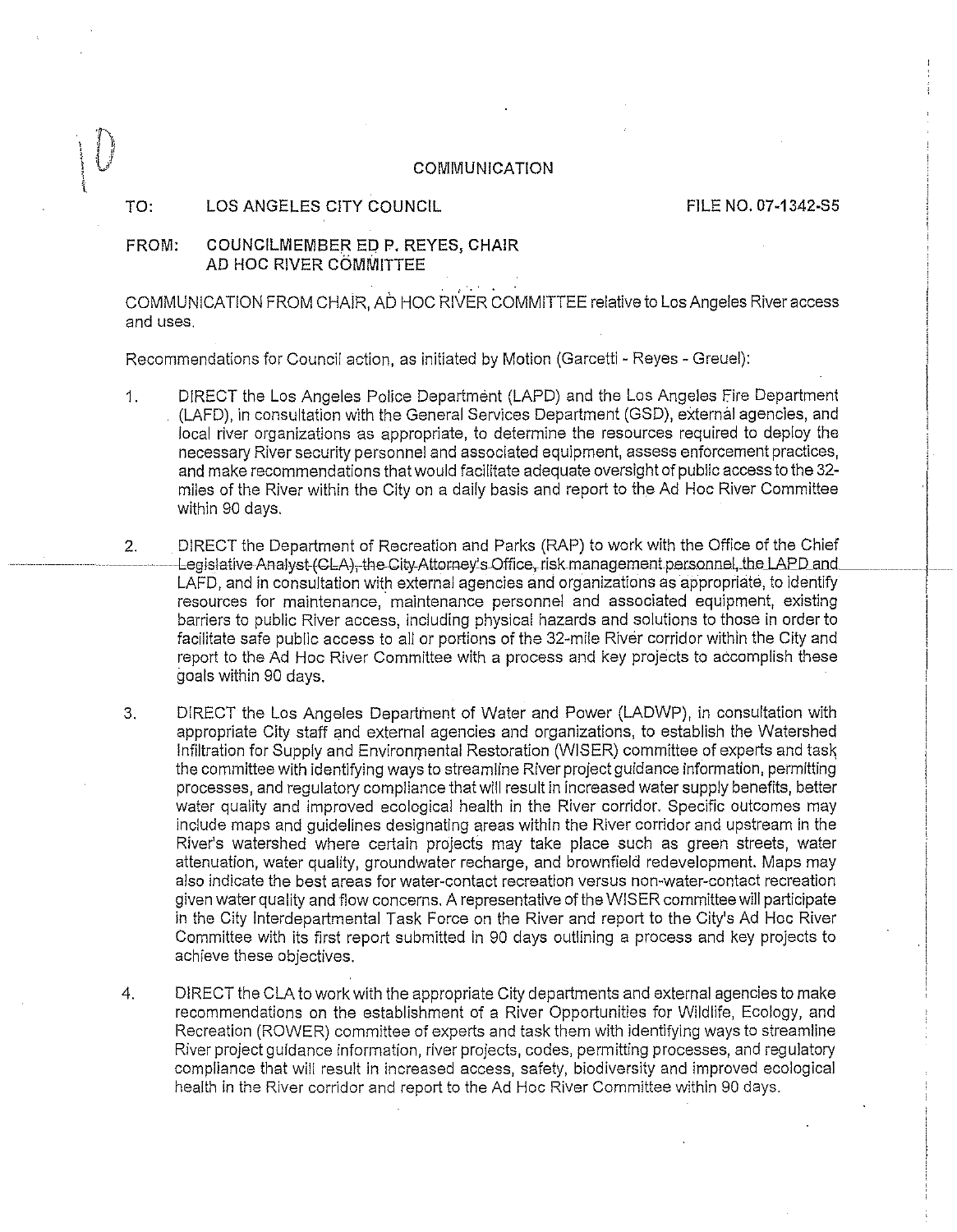ITEM 10  $\frac{1}{3}$ 

--- ------.-~--~.- -·\_----------\_·------1

I

.<br>...vee

24.26 .<br>Masji .<br>Maria

#### MOTION

I MOVE that the Communication from Chair, Ad Hoc River Committee relative to the Los Angeles River access and uses, Item No. 10 on today's Council Agenda (CF 07-1342-S5), BE AMENDED to include the following Recommendations, which consist of minor technical changes, in lieu of the Recommendations contained in the report:

- 1. DIRECT the Los Angeles Police Department (LAPD) and the Los Angeles Fire Department (LAFD), in consultation with the General Services Department (GSD), external agencies, and local river organizations as appropriate, to determine the resources required to deploy the necessary River security personnel and associated equipment, assess enforcement practices, and make recommendations that would facilitate adequate oversight of public access to the 32-miles of the River within .the City on a daily basis and report to the Ad Hoc River Committee within 90 days.
- DIRECT the Department of Recreation and Parks (RAP) to work with the Office of the Chief Legislative Analyst (CLA), the City Administrative Officer (CAO), the City Attorney's Office, risk management personnel, the LAPD and LAFD, and in consultation with external I agencies and organizations as appropriate, to identify resources for maintenance, maintenance personnel and associated equipment, existing barriers to public River access, including physical hazards and solutions to those in order to facilitate safe public access to <sup>1</sup> all or portions of the 32-mile River corridor within the City and report to the Ad Hoc River Committee with a process and key projects to accomplish these goals within 90 days. 2.

DIRECT the Los Angeles Department of Water and Power (LADWP), in consultation with Bureau of Engineering (BOE), Bureau of Sanitation (BOS), other appropriate City staff and external agencies and organizations, to establish the Watershed Infiltration for Supply and Environmental Restoration (WISER) committee of experts and task the committee with identifying ways to streamline River project guidance information, permitting processes, and regulatory compliance that will result in increased water supply benefits, better water quality and improved ecological health in the River corridor, The WISER Committee will have opportunity to contribute to future water supply plans to ensure consistency with established City policies and goals. Specific outcomes may include maps and guidelines designating areas within the River corridor and upstream in the River's watershed where certain projects may take place such as green streets, water attenuation, water quality, groundwater recharge, and brownfield redevelopment. Maps may also indicate the best areas for water-contact recreation versus non-water-contact recreation given water quality and flow concerns. A epresentative of the WISER committee will participate in the City Interdepartmental Task Force on the River and report to the City's Ad Hoc River Committee with its first report submitted in 90 days outlining a process and key projects to achieve these objectives. 3.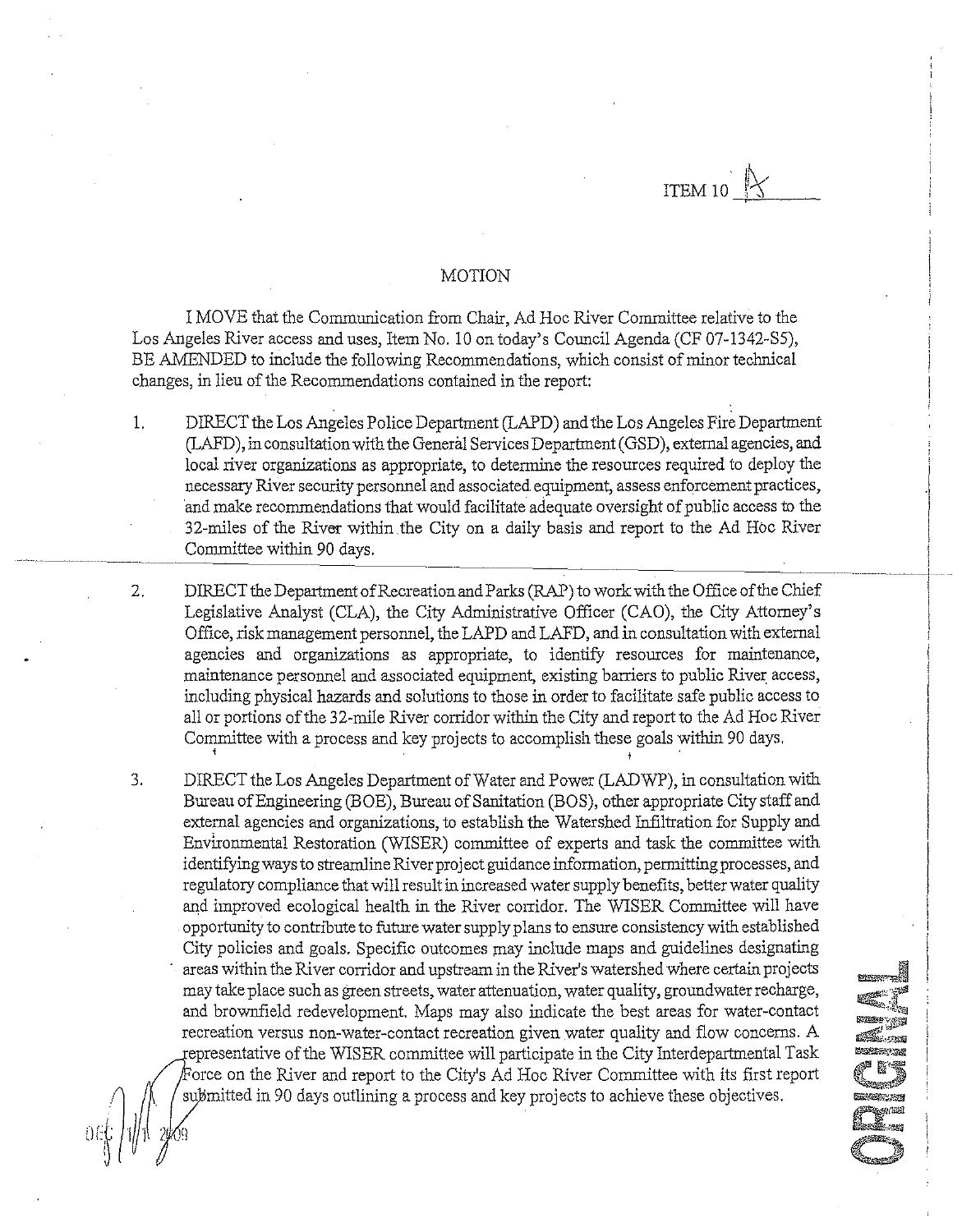## **WATERSHED INFILTRATION FOR SUPPLY AND ENVIRONMENTAL RESTORATION COMMITTEE (WISER)** Ad Hoc River Committee Status Report *June 4,2010*

# *Background*

The Watershed Infiltration for Supply and Environmental Restoration (WISER) Committee was created by Council Motion CF 07-1342-S5 at the December 11, 2009, Ad Hoc River Committee meeting. The WISER Committee is a collaboration of various City of Los Angeles (City) departments with wide-ranging goals relating to the Los Angeles River. Chaired by the Los Angeles Department of Water and Power (LADWP), the WISER Committee is also comprised of the Los Angeles Department of Public Works' Bureau of Engineering (BOE) and Bureau of Sanitation (BOS). The WISER Committee will invite other stakeholders and organizations as initiatives are further developed.

## *Current WISER Activities*

LADWP, in collaboration with the City's Community Redevelopment Agency (CRA), has developed a map overlaying LADWP's proposed stormwater capture projects with CRA proposed redevelopment areas. It is the hope of the WISER Committee to have City departments-coordinate-efforts-where-projects-from-multiple-agencies-overlap.-BOE and BOSwill soon incorporate their projects onto the baseline map.

During previous WISER Committee meetings, various goals were identified including:

- Increase groundwater recharge / increased water supply,
- Improve water quality.
- Expand water attenuation.
- Improve environmental restoration.
- Facilitate development and/or enhancement of open space when feasible.
- Identify opportunities to redevelop Brownfields in conjunction with CRA.

The WISER Committee also established a more detailed action items list that will be tracked for progress. The action items list is enclosed and will be part of the regular update reporting to the Ad Hoc River Committee.

## *Future WISER Activities*

The WISER Committee will investigate several potential projects that may achieve the WISER Committee goals such as:

- Large open spaces, including parks, vacant City property, etc.
- Linear corridors, such as streets, paths, and public easements.
- Large paved surfaces, such as parking lots and runways.

A WISER Committee meeting was held on June 1, 2010. The next WISER Committee meeting is scheduled for August 10, 2010.